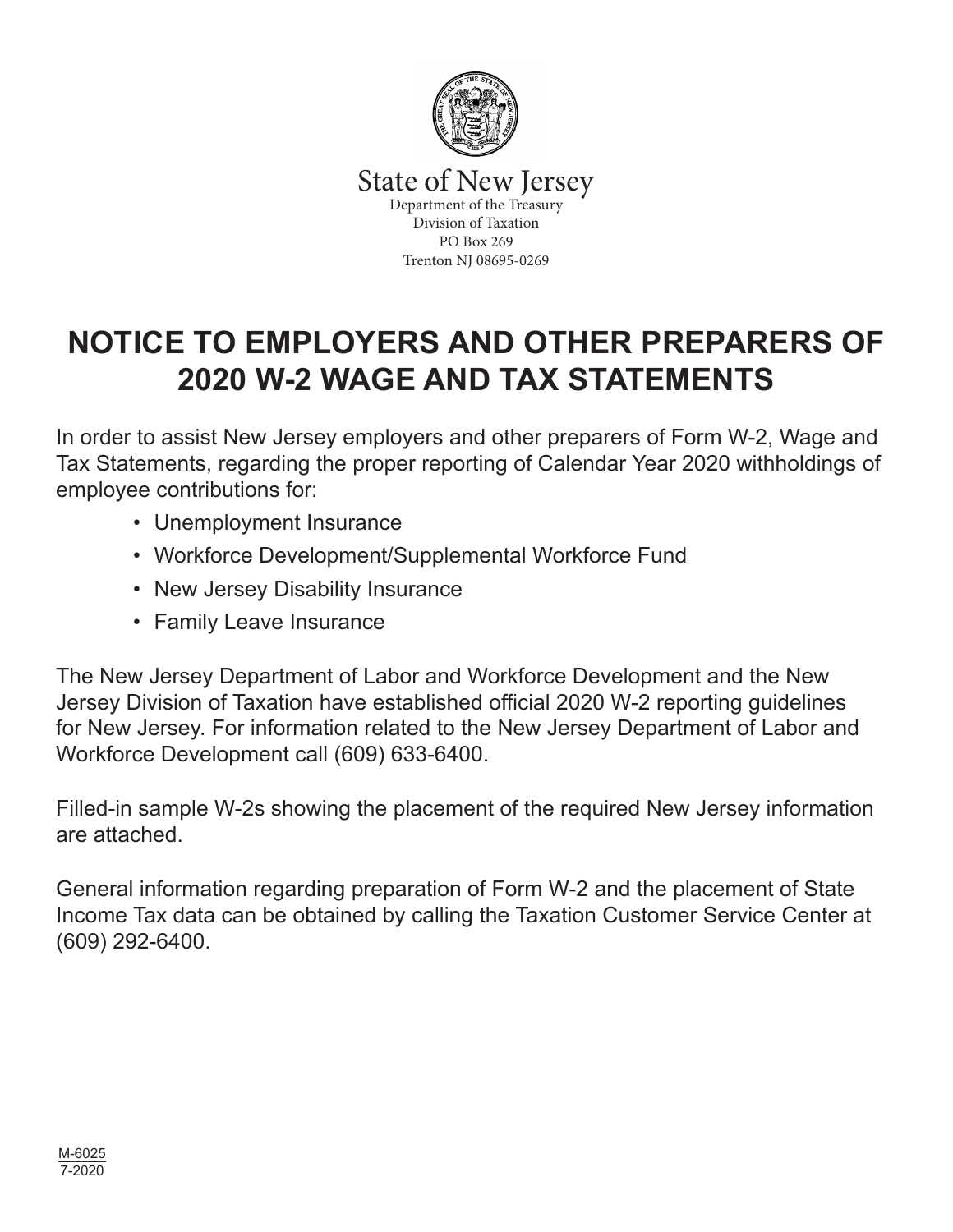# **2020 W-2 SAMPLE: PREFERRED**

### **How to Report Worker Contributions for Unemployment Insurance, Workforce Development Partnership Fund/Supplemental Workforce Fund, State Disability Insurance, Family Leave Insurance, Employee Withholding for New Jersey Gross Income Tax**

|                                                                                                                   | a. Employee's Social Security number                                                                                                                                                                                                                                                                                                                                                                                                                                                                                                                                                                      |             |                                                                                                                                                                                                                                                                                                                                                 |                                                                            |                                                                                                                                                                                                                                                                 |  |  |  |
|-------------------------------------------------------------------------------------------------------------------|-----------------------------------------------------------------------------------------------------------------------------------------------------------------------------------------------------------------------------------------------------------------------------------------------------------------------------------------------------------------------------------------------------------------------------------------------------------------------------------------------------------------------------------------------------------------------------------------------------------|-------------|-------------------------------------------------------------------------------------------------------------------------------------------------------------------------------------------------------------------------------------------------------------------------------------------------------------------------------------------------|----------------------------------------------------------------------------|-----------------------------------------------------------------------------------------------------------------------------------------------------------------------------------------------------------------------------------------------------------------|--|--|--|
| b Employer identification number (EIN)                                                                            |                                                                                                                                                                                                                                                                                                                                                                                                                                                                                                                                                                                                           |             |                                                                                                                                                                                                                                                                                                                                                 | 1 Wages, tips, other compensation                                          | 2 Federal income tax withheld                                                                                                                                                                                                                                   |  |  |  |
| c Employer's name, address, and ZIP code                                                                          |                                                                                                                                                                                                                                                                                                                                                                                                                                                                                                                                                                                                           |             | 3 Social Security wages                                                                                                                                                                                                                                                                                                                         | 4 Social Security tax withheld                                             |                                                                                                                                                                                                                                                                 |  |  |  |
|                                                                                                                   |                                                                                                                                                                                                                                                                                                                                                                                                                                                                                                                                                                                                           |             |                                                                                                                                                                                                                                                                                                                                                 | 5 Medicare wages and tips                                                  | 6 Medicare tax withheld                                                                                                                                                                                                                                         |  |  |  |
|                                                                                                                   |                                                                                                                                                                                                                                                                                                                                                                                                                                                                                                                                                                                                           |             |                                                                                                                                                                                                                                                                                                                                                 | 7 Social Security tips                                                     | 8 Allocated tips                                                                                                                                                                                                                                                |  |  |  |
| d Control number                                                                                                  |                                                                                                                                                                                                                                                                                                                                                                                                                                                                                                                                                                                                           |             |                                                                                                                                                                                                                                                                                                                                                 | 9                                                                          | 10 Dependent care benefits                                                                                                                                                                                                                                      |  |  |  |
|                                                                                                                   | e Employee's first name and initial                                                                                                                                                                                                                                                                                                                                                                                                                                                                                                                                                                       | Last name   | Suff.                                                                                                                                                                                                                                                                                                                                           | 11 Nonqualified plans                                                      | 12a See instructions for box 12                                                                                                                                                                                                                                 |  |  |  |
|                                                                                                                   |                                                                                                                                                                                                                                                                                                                                                                                                                                                                                                                                                                                                           |             |                                                                                                                                                                                                                                                                                                                                                 | 13. Statutory<br>Retirement<br>Third-party<br>employee<br>plan<br>sick pay | 12 <sub>b</sub><br>С<br>$\circ$<br>$\mathsf{D}_{\mathsf{E}}$                                                                                                                                                                                                    |  |  |  |
|                                                                                                                   |                                                                                                                                                                                                                                                                                                                                                                                                                                                                                                                                                                                                           |             |                                                                                                                                                                                                                                                                                                                                                 | 14. Other<br><b>UI/WF/SWF-150.03</b>                                       | 12 <sub>c</sub><br>С<br>$\circ$<br>$\mathsf D$                                                                                                                                                                                                                  |  |  |  |
|                                                                                                                   |                                                                                                                                                                                                                                                                                                                                                                                                                                                                                                                                                                                                           |             |                                                                                                                                                                                                                                                                                                                                                 | DI -350.74<br>DI P.P. # XXXXXXXXXX                                         | E<br>12d                                                                                                                                                                                                                                                        |  |  |  |
|                                                                                                                   | f. Employee's address and ZIP code                                                                                                                                                                                                                                                                                                                                                                                                                                                                                                                                                                        |             |                                                                                                                                                                                                                                                                                                                                                 |                                                                            | $\mathsf C$<br>$\circ$<br>$\mathsf D$<br>Ε                                                                                                                                                                                                                      |  |  |  |
| 15 State<br>Employer's state ID number<br>16 State wages, tips, etc.<br><b>NJ</b><br>234-567-890/000<br>35,300.00 |                                                                                                                                                                                                                                                                                                                                                                                                                                                                                                                                                                                                           |             | 17 State income tax<br>525.00                                                                                                                                                                                                                                                                                                                   | 18 Local wages, tips, etc.                                                 | 19 Local income tax<br>20 Locality name                                                                                                                                                                                                                         |  |  |  |
|                                                                                                                   | - FLI P.P. #                                                                                                                                                                                                                                                                                                                                                                                                                                                                                                                                                                                              | XXXXXXXXXXX | 215.84 - FLI                                                                                                                                                                                                                                                                                                                                    |                                                                            |                                                                                                                                                                                                                                                                 |  |  |  |
| W-2                                                                                                               | Department of Treasury - Internal Revenue Service<br>Wage and Tax<br>2020<br><b>Statement</b>                                                                                                                                                                                                                                                                                                                                                                                                                                                                                                             |             |                                                                                                                                                                                                                                                                                                                                                 |                                                                            |                                                                                                                                                                                                                                                                 |  |  |  |
|                                                                                                                   | <b>New Jersey Taxpayer</b><br><b>Identification Number</b><br>Call the New Jersey Division<br>of Taxation's Customer Service<br>Center at (609) 292-6400 or<br>the New Jersey Department<br>of Labor and Workforce<br>Development at (609) 633-6400<br>if you are unsure of your New<br>Jersey Taxpayer Identification<br>Number.<br><b>Family Leave Insurance</b><br>Private Plan Number<br>(FLI P.P. #)<br>To be entered only by<br>employers who have an<br>approved contributory Private<br>Family Leave Insurance Plan.<br>Phone (609) 292-2720 if you<br>are unsure of your Private Plan<br>Number. |             | <b>Worker Contributions</b><br>Unemployment Insurance,<br><b>Workforce Development</b><br><b>Workforce Fund</b><br>State Disability Insurance<br>• Family Leave Insurance<br>Please Note:<br>The Taxable Wage Base for<br>UI/WF/SWF purposes for 2020 is<br>\$35,300. The Taxable Wage Base<br>for DI and FLI purposes for 2020 is<br>\$134,900 | Partnership Fund/Supplemental                                              | <b>Disability Insurance</b><br><b>Private Plan Number</b><br>(DI P.P. $#$ )<br>To be entered only by<br>employers who have an<br>approved contributory<br>Private Disability Plan.<br>Phone (609) 292-2720<br>if you are unsure of your<br>Private Plan Number. |  |  |  |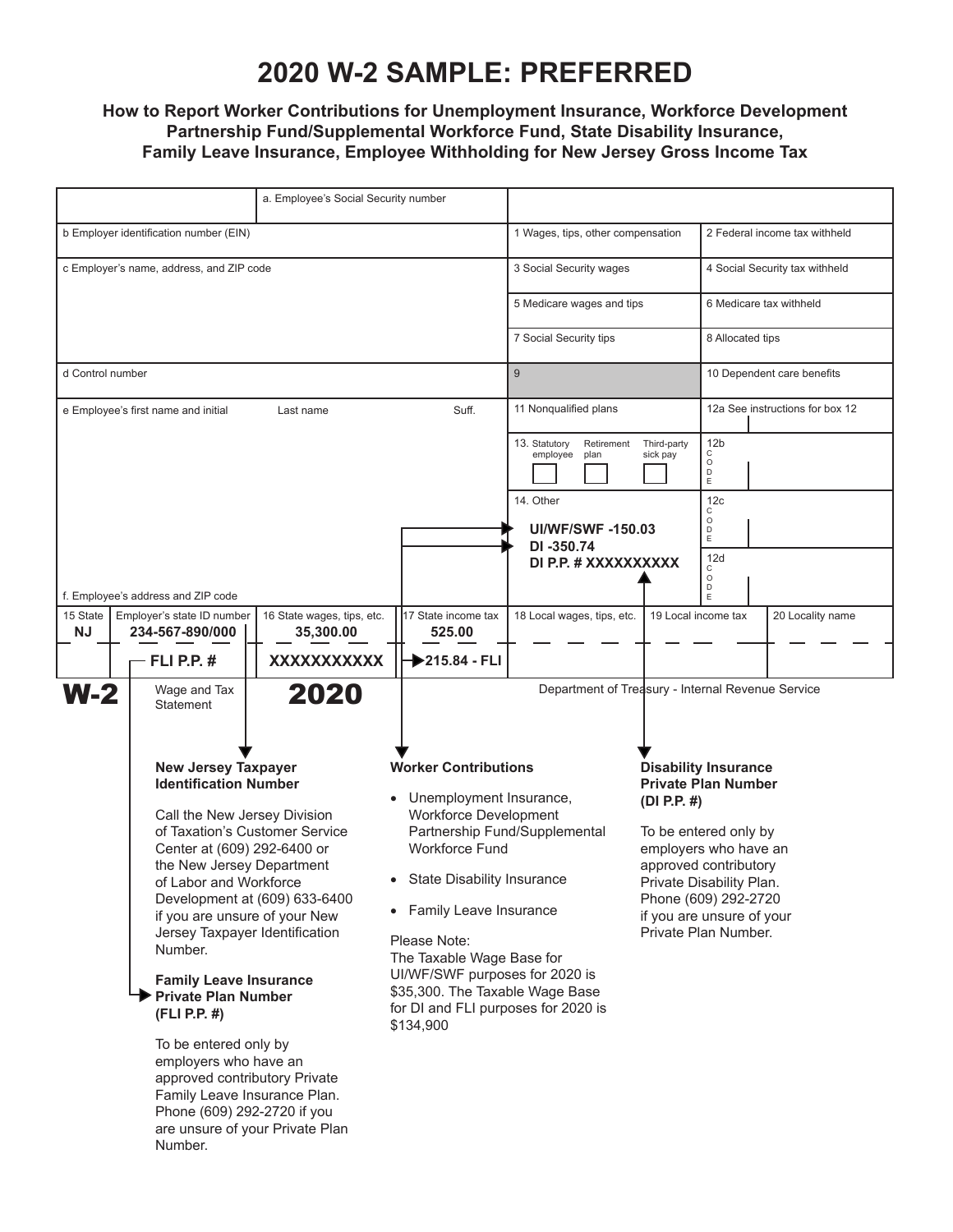### **2020 W-2 SAMPLE: ACCEPTABLE ALTERNATE**

### **How to Report Worker Contributions for Unemployment Insurance, Workforce Development Partnership Fund/Supplemental Workforce Fund, State Disability Insurance, Family Leave Insurance, Employee Withholding for New Jersey Gross Income Tax**

| a. Employee's Social Security number                                                                                                                                                                                             |                                                          |                                                                                                                                                                                                                                                                                                                                   |                               |                                                                                                                                                                                                                                                      |                                                                    |                                                                                                                                                                                                                                                                           |            |  |
|----------------------------------------------------------------------------------------------------------------------------------------------------------------------------------------------------------------------------------|----------------------------------------------------------|-----------------------------------------------------------------------------------------------------------------------------------------------------------------------------------------------------------------------------------------------------------------------------------------------------------------------------------|-------------------------------|------------------------------------------------------------------------------------------------------------------------------------------------------------------------------------------------------------------------------------------------------|--------------------------------------------------------------------|---------------------------------------------------------------------------------------------------------------------------------------------------------------------------------------------------------------------------------------------------------------------------|------------|--|
| b Employer identification number (EIN)                                                                                                                                                                                           |                                                          |                                                                                                                                                                                                                                                                                                                                   |                               |                                                                                                                                                                                                                                                      | 1 Wages, tips, other compensation<br>2 Federal income tax withheld |                                                                                                                                                                                                                                                                           |            |  |
| c Employer's name, address, and ZIP code                                                                                                                                                                                         |                                                          |                                                                                                                                                                                                                                                                                                                                   |                               | 3 Social Security wages                                                                                                                                                                                                                              |                                                                    | 4 Social Security tax withheld                                                                                                                                                                                                                                            |            |  |
|                                                                                                                                                                                                                                  |                                                          |                                                                                                                                                                                                                                                                                                                                   |                               | 5 Medicare wages and tips                                                                                                                                                                                                                            |                                                                    | 6 Medicare tax withheld                                                                                                                                                                                                                                                   |            |  |
|                                                                                                                                                                                                                                  |                                                          |                                                                                                                                                                                                                                                                                                                                   |                               | 7 Social Security tips                                                                                                                                                                                                                               |                                                                    | 8 Allocated tips                                                                                                                                                                                                                                                          |            |  |
| d Control number                                                                                                                                                                                                                 |                                                          |                                                                                                                                                                                                                                                                                                                                   |                               | 9                                                                                                                                                                                                                                                    |                                                                    | 10 Dependent care benefits                                                                                                                                                                                                                                                |            |  |
| e Employee's first name and initial                                                                                                                                                                                              |                                                          | Suff.<br>Last name                                                                                                                                                                                                                                                                                                                |                               | 11 Nonqualified plans                                                                                                                                                                                                                                |                                                                    | 12a See instructions for box 12                                                                                                                                                                                                                                           |            |  |
|                                                                                                                                                                                                                                  |                                                          |                                                                                                                                                                                                                                                                                                                                   |                               | 13. Statutory<br>Retirement<br>employee<br>plan<br>14. Other                                                                                                                                                                                         | Third-party<br>sick pay                                            | 12 <sub>b</sub><br>С<br>$\circ$<br>D<br>E<br>12 <sub>c</sub><br>С<br>O<br>D<br>E<br>12d                                                                                                                                                                                   |            |  |
| f. Employee's address and ZIP code                                                                                                                                                                                               |                                                          |                                                                                                                                                                                                                                                                                                                                   |                               |                                                                                                                                                                                                                                                      |                                                                    | С<br>$\circ$<br>D<br>E                                                                                                                                                                                                                                                    |            |  |
| 15 State<br><b>NJ</b>                                                                                                                                                                                                            | Employer's state ID number<br>234-567-890/000            | 16 State wages, tips, etc.<br>35,300.00                                                                                                                                                                                                                                                                                           | 17 State income tax<br>525.00 | 18 Local wages, tips, etc.                                                                                                                                                                                                                           |                                                                    | 19 Local income tax<br>20 Locality name<br><b>UI/WF/SWF</b><br>150.03<br>350.74<br>DI                                                                                                                                                                                     |            |  |
|                                                                                                                                                                                                                                  | DI P.P. # XXXXXXXXXX                                     |                                                                                                                                                                                                                                                                                                                                   | FLI P.P. $\#$                 | XXXXXXXXXXX                                                                                                                                                                                                                                          |                                                                    | 215.84                                                                                                                                                                                                                                                                    | <b>FLI</b> |  |
| W-2                                                                                                                                                                                                                              | Wage and Tax<br>Statement<br><b>Disability Insurance</b> | Department of Treasury - Internal Revenue Service<br><b>Family Leave Insurance</b>                                                                                                                                                                                                                                                |                               | <b>Worker Contributions</b>                                                                                                                                                                                                                          |                                                                    |                                                                                                                                                                                                                                                                           |            |  |
| <b>Private Plan Number</b><br>(DI P.P. $#$ )<br>To be entered only by<br>employers who have an<br>approved contributory<br>Private Disability Plan.<br>Phone (609) 292-2720<br>if you are unsure of your<br>Private Plan Number. |                                                          | <b>New Jersey Taxpayer</b><br><b>Identification Number</b><br>Call the New Jersey Division<br>of Taxation's Customer Service<br>Center at (609) 292-6400 or<br>the New Jersey Department<br>of Labor and Workforce<br>Development at (609) 633-6400<br>if you are unsure of your New<br>Jersey Taxpayer Identification<br>Number. |                               | <b>Private Plan Number</b><br>(FLI P.P. #)<br>To be entered only by<br>employers who have an<br>approved contributory<br><b>Private Family Leave</b><br>Insurance Plan. Phone<br>(609) 292-2720 if you are<br>unsure of your Private<br>Plan Number. |                                                                    | Unemployment Insurance,<br><b>Workforce Development</b><br>Partnership Fund/<br>Supplemental Workforce<br>Fund.<br><b>State Disability Insurance</b><br>$\bullet$<br>• Family Leave Insurance<br>Please Note:<br>The Taxable Wage Base for<br>LUANE/SWE purposes for 2020 |            |  |

UI/WF/SWF purposes for 2020 is \$35,300. The Taxable Wage Base for DI and FLI purposes for 2020 is \$134,900